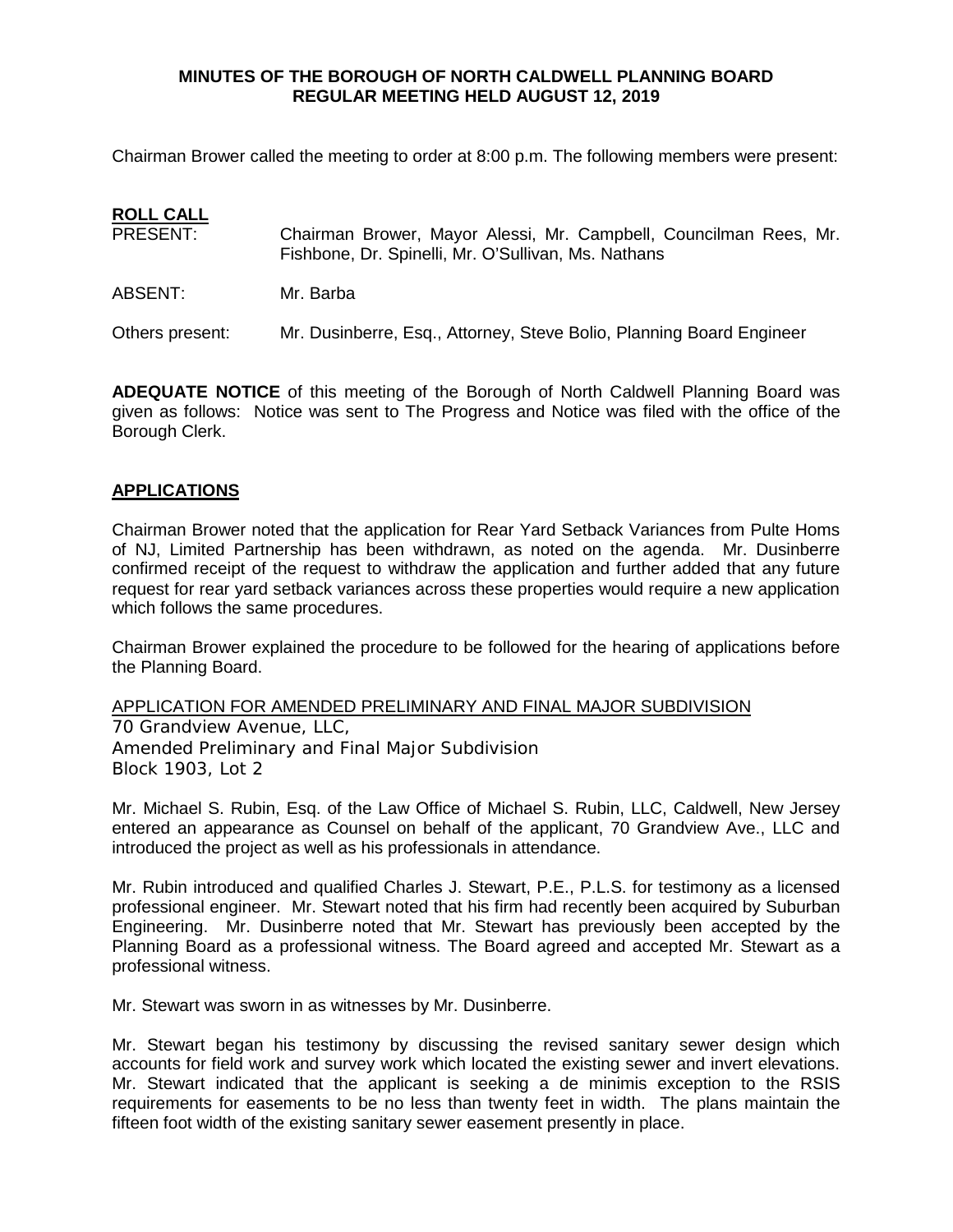Mr. Rubin asked Mr. Stewart to speak on the items identified in section G.3, G.4 and II.K within Mr. Ferriero's August 6, 2019 letter. Each of the items required clarifications or minor revisions to construction details. Mr. Stewart indicated that he had no objection to any of the comments and will provide revised construction details as specified.

Mr. Rubin indicated that the remainder of the engineering items will be discussed by Michael Petry and opened the testimony to questions from the Board.

Mr. Spinelli asked for confirmation that the proposed easement width is fifteen feet and opened discussion on the requested exception. Mr. Stewart testified that the width of the proposed easement would be consistent with the proposed width of the re-aligned easement. He further testified that the sanitary sewer is between four and eight feet deep and a fifteen foot easement is adequate for future maintenance.

Mr. Rees asked about responsibility of the easement and the sewer line to which Mr. Dusinberre confirmed it is the Borough's responsibility. Mr. Dusinberre asked for the opinion of the Planning Board Engineer to which Mr. Bolio indicated he takes no exception to the request. Mr. Fishbone asked if the slopes are acceptable for the easement to which Mr. Stewart indicated there would not be any issues with access across the easement due to proposed grades or slopes.

Mr. Bolio asked if the remainder of the items in the Ferriero Engineering review letter would be addressed. Mr. Rubin confirmed that the remaining items would be discussed by a second engineer, Michael Petry.

Mr. Fishbone asked for additional discussion regarding access rights to the easement. Mr. Rubin confirmed that the Borough has rights to the easement. He also testified that the shrubbery has been removed from the easement and the easement itself will be carried through the deeds for each property.

Mr. Rees asked if the existing sanitary manhole was located. Mr. Stewart confirmed that one manhole was buried underground but was located and accounted for within the final design.

Chairman Brower opened questions to the public for Mr. Stewart.

Dan London from 108 Mountain Avenue came to the front to ask a question regarding an off-site storm sewer manhole. He was told that the next witness, Michael Petry would testify and be able to answer that question.

Mr. Rubin introduced and qualified J. Michael Petry, P.E., P.P. for testimony as a licensed professional engineer. Mr. Dusinberre noted that Mr. Petry has previously been accepted by the Planning Board as a professional witness. The Board agreed and accepted Mr. Petry as a professional witness.

Mr. Petry was sworn in as witnesses by Mr. Dusinberre.

Mr. Petry summarized his work on the project associated with an operation and maintenance plan and an updated stormwater report. He testified that he revised the original stormwater report in response to the review letter from Ferriero Engineering in order to account for more appropriate and accurate runoff conditions. He summarized the general overview of the property and proposed runoff and drainage conditions.

Mr. Petry testified that the project qualifies as a major development by NJDEP standards and will meet the associated requirements. Additionally, he testified that the project meets the need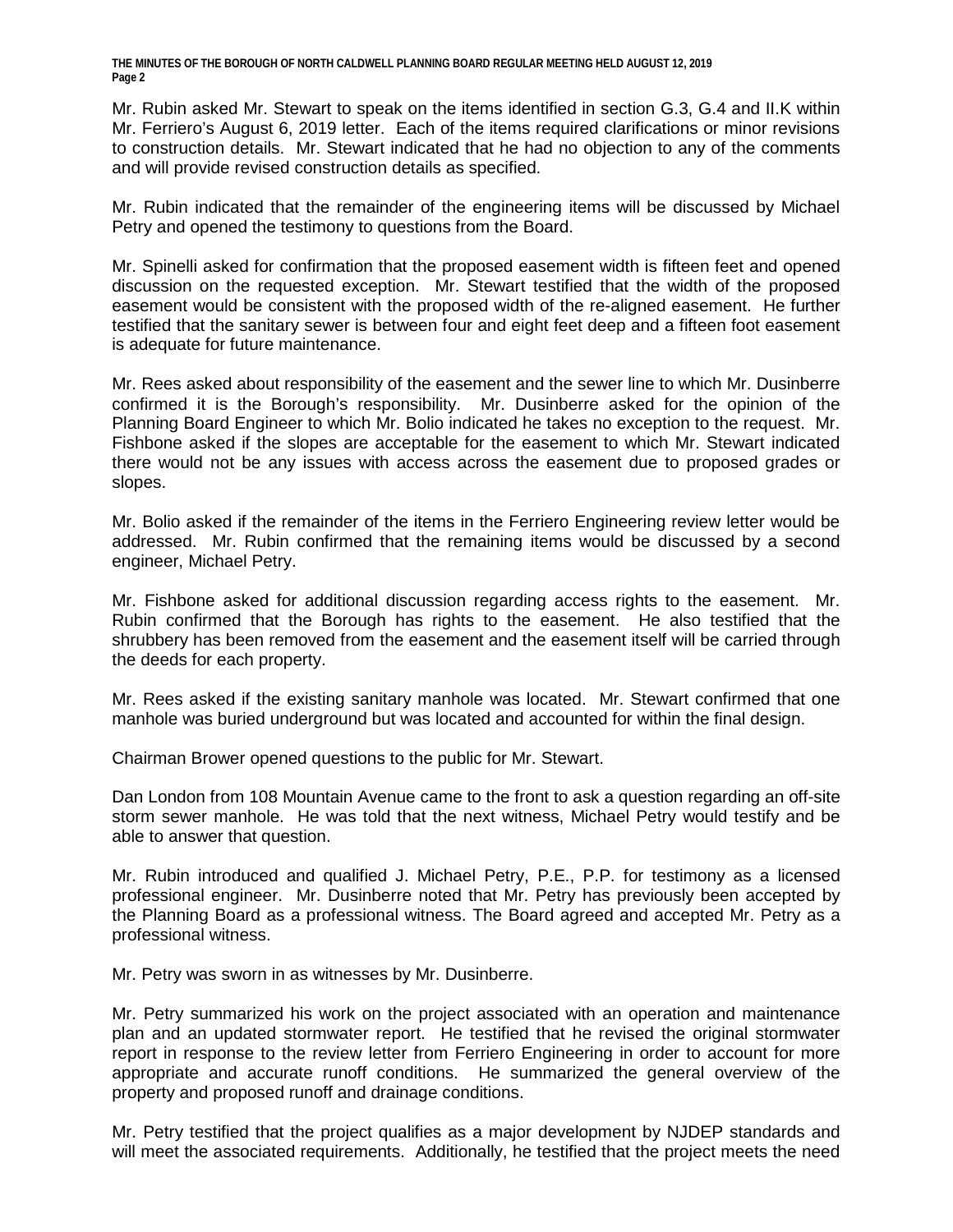to reduce peak runoff conditions. The peak runoff values are controlled by a combination of individual underground detention basins for each lot plus an underground detention system and water quality control system designed primarily for roadway and driveway runoff. The system designed for the roadway and driveways will be situated on Lot 2.04 and parallel with Grandview Avenue.

Mr. Petry further testified that the designed system is NJDEP approved to meet water quality standards and the holding capacity of the system allows for a reduction in peak runoff for the 2 year, 10-year and 100-year storms. Mr. Petry testified that the peak runoff and total runoff to neighboring properties is reduced by this project. Mr. Petry indicated that while the peak runoff to Grandview Avenue is reduced, the total runoff to Grandview Avenue is increased.

In summary, Mr. Petry confirmed that he received the letter from Ferriero Engineering and agrees to comply with all comments and conditions within the report.

Mr. Petry also provided testimony as to the landscaping plan for the project. He testified that all proposed landscaping does not conflict with the utilities or the detention system. He also testified that the two large trees on the northerly lot line of Lot 2.01 are close to the proposed house. Efforts will be made to protect the tree but roots may be impacted during construction.

Mr. Rees asked Mr. Petry to provide additional explanation on drainage area #5 which is directed towards basin #5. In response, Mr. Petry introduced Exhibit A1 – Drainage Area Map prepared by Petry Engineering and it was dated August 12, 2019. Mr. Petry explained each of the drainage areas and how they are captured by each underground basin. He further explained that drainage area 5 is comprised of the streets, driveways and some front lawns. Drainage area 5, along with drainage area 4 shown on Exhibit A1, travel through the water quality system prior to ultimate discharge into the Grandview Ave stormwater system. He further testified that detention basins 1, 2 and 3 have their own separate connection onto Fairview Ave. Mr. Petry testified that the drainage basins have a 100-year storm design.

Mr. Rees asked for additional explanation regarding the water quality control system and the required maintenance. Mr. Petry referred to the need to treat "dirty water" coming from pavement surfaces which might contain oils, grease or other similar materials. Mr. Petry then provided a description of the system and maintenance needs.

Mr. Rees asked what was captured in the cartridges associated with the water quality system. Mr. Petry testified that the cartridges are designed to provide an 80% reduction in total suspended solids, as required by the NJDEP.

Mr. Rees asked for a confirmation that there are a total of 18 cartridges, to which Mr. Petry confirmed. Mr. Rees asked if it would be accurate to assume a replacement cost of \$250/cartridge which totals \$4500 for replacement of all cartridges in addition to another \$1,000 per year for DPW manpower associated with regular inspection, maintenance or cleaning of the system. Mr. Petry testified that these were fair estimates.

Mr. Rees asked why honey locust trees were selected for the street trees and what, if any, impact is realized by the stormwater system. Mr. Petry testified that these trees are appropriate for the system and would be the least problematic due to the small size of the leaves.

Mr. Campbell asked about the depth of basin 5 and the water quality system. Mr. Petry indicated that the depth is approximately six and one half feet below grade at the detention system's outfall and confirmed that the system does not handle any recharge.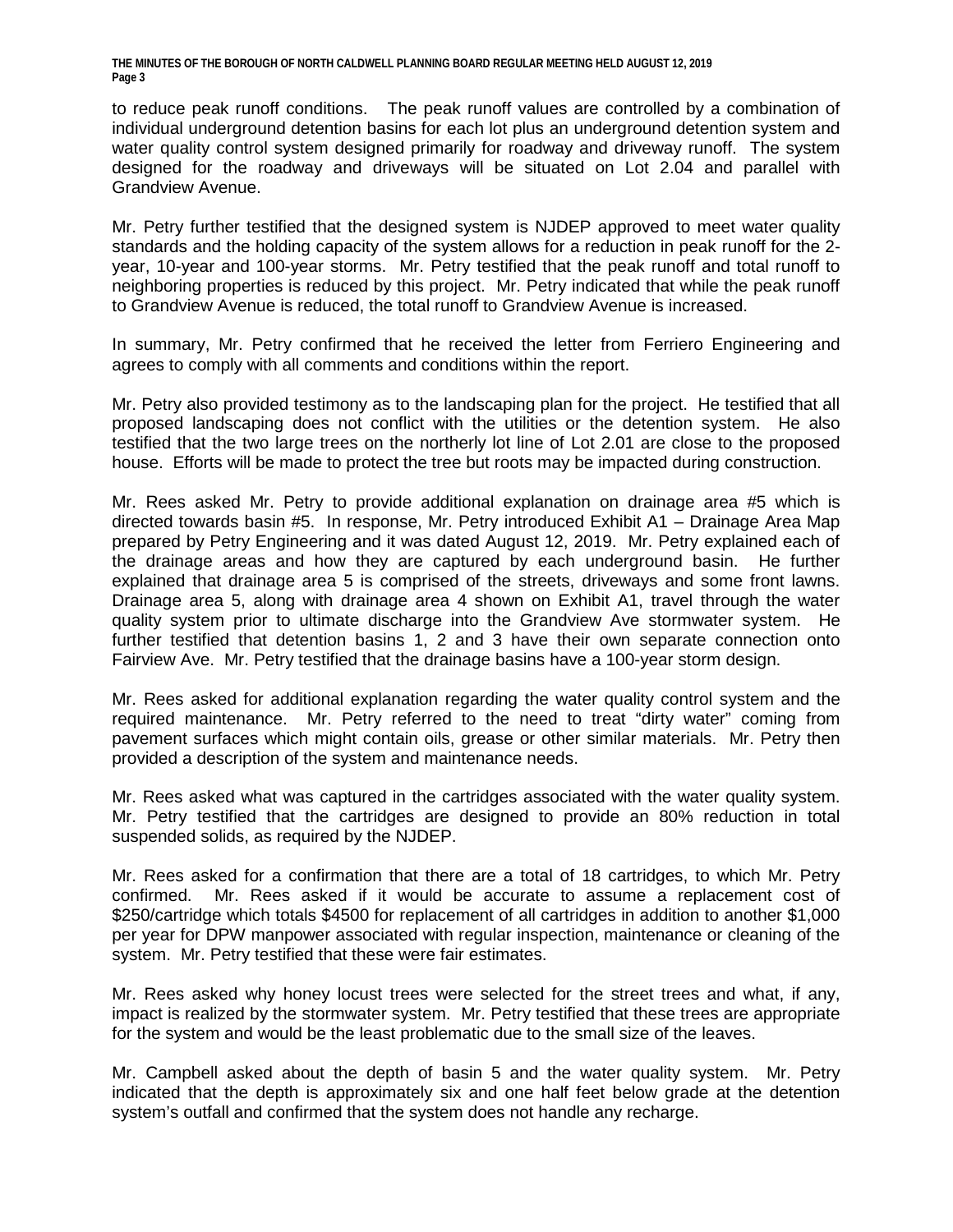Mr. Rubin summarized by indicating the applicant's intention to comply with every line item in the Ferriero Engineering report. Chairman Brower allowed the blanket response in lieu of going through each item line by line.

Chairman Brower opened questions to the public for Mr. Petry.

Sherri London, 108 Mountain Avenue, asked if blasting would be a necessary means of construction and what potential impact it might have on neighboring properties. Mr. Petry testified that blasting should not be required and any rock excavation could be handled by rockhammering. He indicated that the re-design of basin #5 eliminated the need for blasting.

Paul Scagnelli, 7 Stony Brook Drive, asked about the post-construction runoff conditions. Mr. Petry clarified his earlier testimony as to the way the system handles total flow versus peak runoff. Mr. Petry testified that peak runoff is reduced but the total volume is increased.

Mr. Scagnelli asked about how runoff would be handled during construction and whether the entire stormwater system could be fully functional at the beginning of the project. Mr. Petry testified that the systems are designed to allow for a detention system to be installed early in the project and they can be phased accordingly.

Mr. Scagnelli asked if the detention systems can be installed first, before any other construction. Mr. Petry testified that they would serve no purpose.

Mr. Dusinberre related the question to site vulnerability during construction. Mr. Dusinberre asked if the applicant could provide a phasing plan that provides a best effort attempt to reduce site vulnerability during intense storms. Mr. Petry indicated that temporary settlement basins could be constructed on-site to address this concern. Mr. Dusinberre asked if this would be incorporated into the Soil Erosion Plan to which Mr. Petry confirmed it would. Mr. Bolio agreed that this would be an acceptable way to handle the concern.

Mr. Dusinberre asked the applicant if he objected to a potential approval being conditioned upon design revisions by Mr. Petry subject to review and approval by the Borough Engineer. Mr. Rubin had no objection to this scenario.

Chairman Brower opened the Board's discussion with questions about the maintenance requirements and costs. Mr. Bolio felt it would be appropriate to have the applicant maintain the system during the performance bond period plus the two year maintenance bond period plus an additional two rounds of clean-out and cartridge replacements.

Mr. Rubin questioned the legality of going beyond a two year maintenance bond.

Chairman Brower indicated that a developer's agreement would need to review and address this cost. Mr. Rubin agreed to defer this conversation as part of the developer's agreement.

Chairman Brower, seeing no further public coming forward, closed the public portion of the application.

Mr. Rubin waived his opportunity for a closing statement.

Mayor Alessi thanked the applicant for receiving Mr. Scagnelli's comments for a phased approach and felt positively about the application and ultimate development of the site.

Mr. Rees restated his concerns about the maintenance costs of the stormwater system to be owned by the Borough.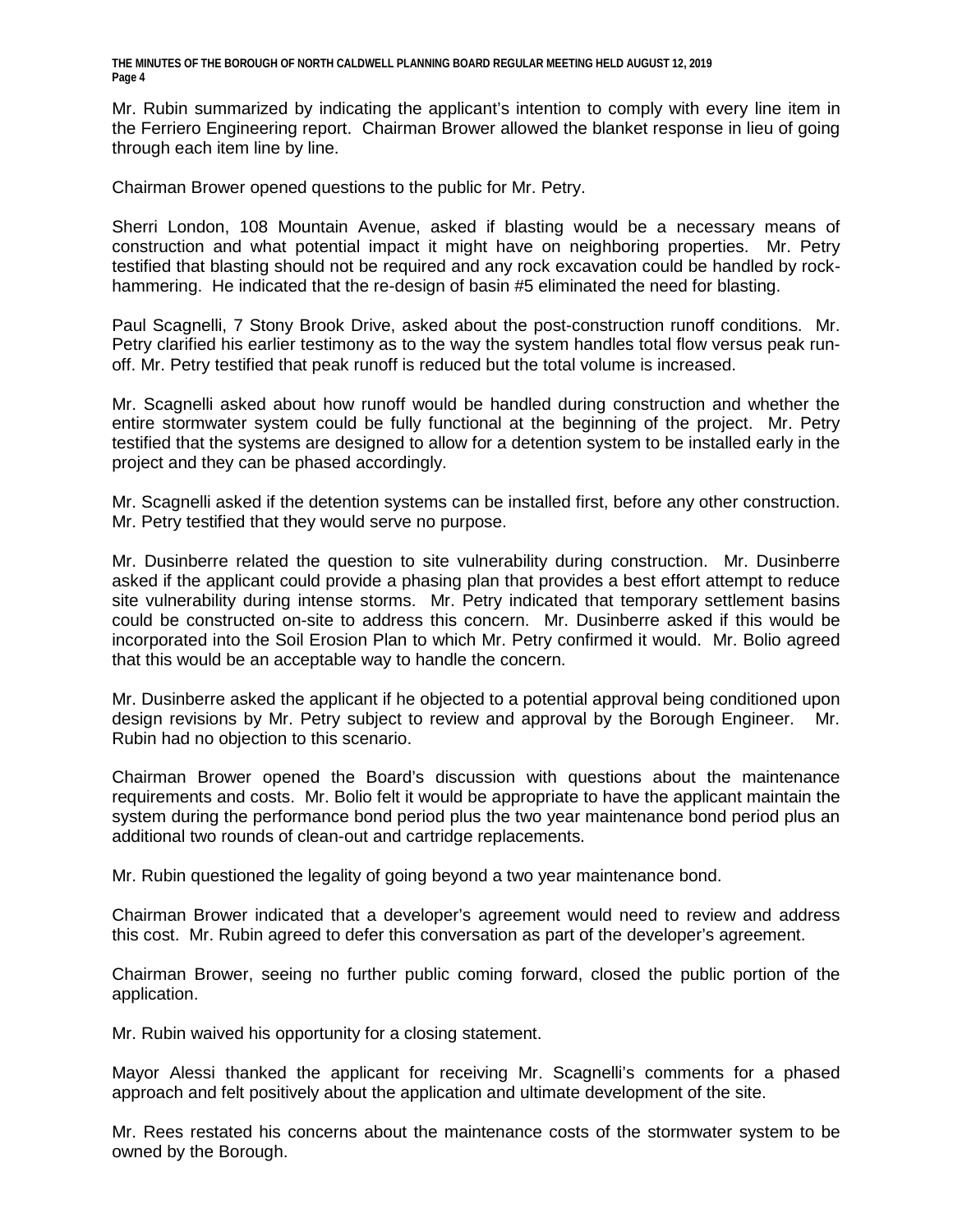Mr. Fishbone felt that the revised design incorporates a better stormwater system and ultimately is a benefit to the Borough since it incorporates the newest regulations of the NJDEP.

Chairman Brower agrees that there is an added burden on the Borough with the proposed stormwater system but is ultimately a benefit to the community.

Mr. Fishbone indicated that the project is a drastic change for the better for the site. The design is improved and the applicant will likely see cost savings as a result of the re-aligned basin #4 which should be considered in the long-term maintenance needs. Overall, he felt the application provided for a good change.

Mr. Brower reiterated the importance to discuss the maintenance costs of the proposed public stormwater infrastructure as part of the Developer's Agreement.

Mr. Dusinberre invited discussion regarding the de minimis exception requested for the sewer easement width. Mr. Campbell, Mr. Fishbone and Chairman Brower all indicated they had no objection to the request since the easement will remain consistent with other connecting easements.

Dr. Spinelli made a motion to approve the application for Amended Preliminary and Final Major Subdivision for the following reasons:

- 1. The applicant did overcome the burden of proof for a de minimis exception to the sanitary sewer easement;
- 2. The applicant did overcome the burden of proof to relocate the existing sanitary sewer line;
- 3. All items within Ferriero Engineering's letter dated August 6, 2019 will be fully satisfied; and
- 4. The applicant did overcome the burden of proof for the design of drainage area 5 and basin 5.

Dr. Spinelli conditioned his approval on items based on testimony provided and summarized below:

- 1. The applicant will design a revised Soil Erosion Plan which incorporates temporary stormwater basins on the site to reduce the vulnerability of the site during severe weather;
- 2. The applicant, through a Developer's Agreement, shall come to a mutual agreement regarding maintenance costs of the stormwater system; and
- 3. The applicant shall comply with all other items discussed on record as part of the application.

Dr. Spinelli felt that approving the application achieved the following:

- 1. Approval of application would not prevent neighboring properties to maintain using their properties as currently zoned;
- 2. Approval of application would not present hardship to neighboring properties or property owners; and
- 3. Approval of application is in keeping with good zoning practice.

A second was made by Mr. Campbell.

Upon roll call:

AYES: Chairman Brower, Mr. Campbell, Dr. Spinelli, Mr. Fishbone, Mr. O'Sullivan, Mayor Alessi,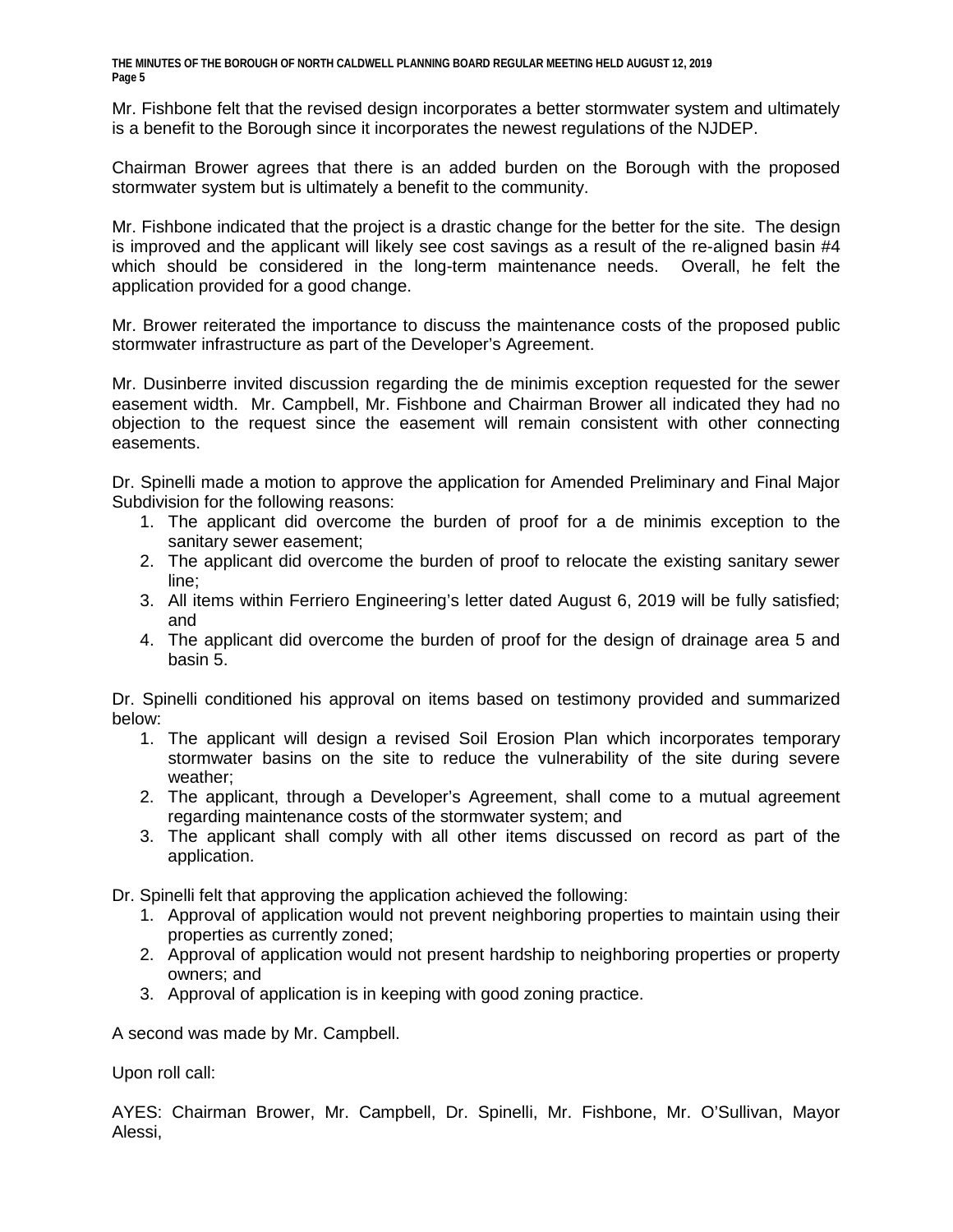NO: Mr. Rees

ABSTAIN: Ms. Nathans

ABSENT: Mr. Barba

Chairman Brower called for a ten minute recess at this time, approximately 9:25pm.

# **APPROVAL OF MINUTES**

Chairman Brower called the meeting back to order at approximately 9:35pm.

A motion was made by Mr. Campbell to approve the minutes of the May 13, 2019 Conference Meeting of the North Caldwell Planning Board and a second made by Mr. Fishbone.

Upon roll call:

AYES: Chairman Brower, Mr. Campbell, Dr. Spinelli, Mr. Rees, Mr. Fishbone, Mr. O'Sullivan, Mayor Alessi

ABSTAIN: Ms. Nathans

ABSENT: Mr. Barba

A motion was made by Mr. Campbell to approve the minutes of the May 20, 2019 Regular Meeting of the North Caldwell Planning Board and a second made by Mr. Fishbone.

Upon roll call:

AYES: Chairman Brower, Mr. Campbell, Dr. Spinelli, Mr. Rees, Mr. Fishbone, Mr. O'Sullivan, Mayor Alessi

ABSTAIN: Ms. Nathans

ABSENT: Mr. Barba

#### **ITEMS FOR DISCUSSION**

Chairman Brower and Mr. Dusinberre introduced the items on the agenda for the remainder of the meeting. The items listed on the agenda will be presented by the Borough's Planner, Tom Behrens from Burgis Associates.

At this time, Tom Behrens, P.P. from Burgis Associates with an address at 25 Westwood Avenue in Westwood, NJ was qualified by Mr. Dusinberre and accepted by the Board.

Mr. Behrens was sworn in as a professional by Mr. Dusinberre.

Mr. Behrens presented a summary of the Master Plan Re-Examination Report of April 10, 2019 which was distributed to the Board. Upon hearing the full summary, the Board had no further questions or comments.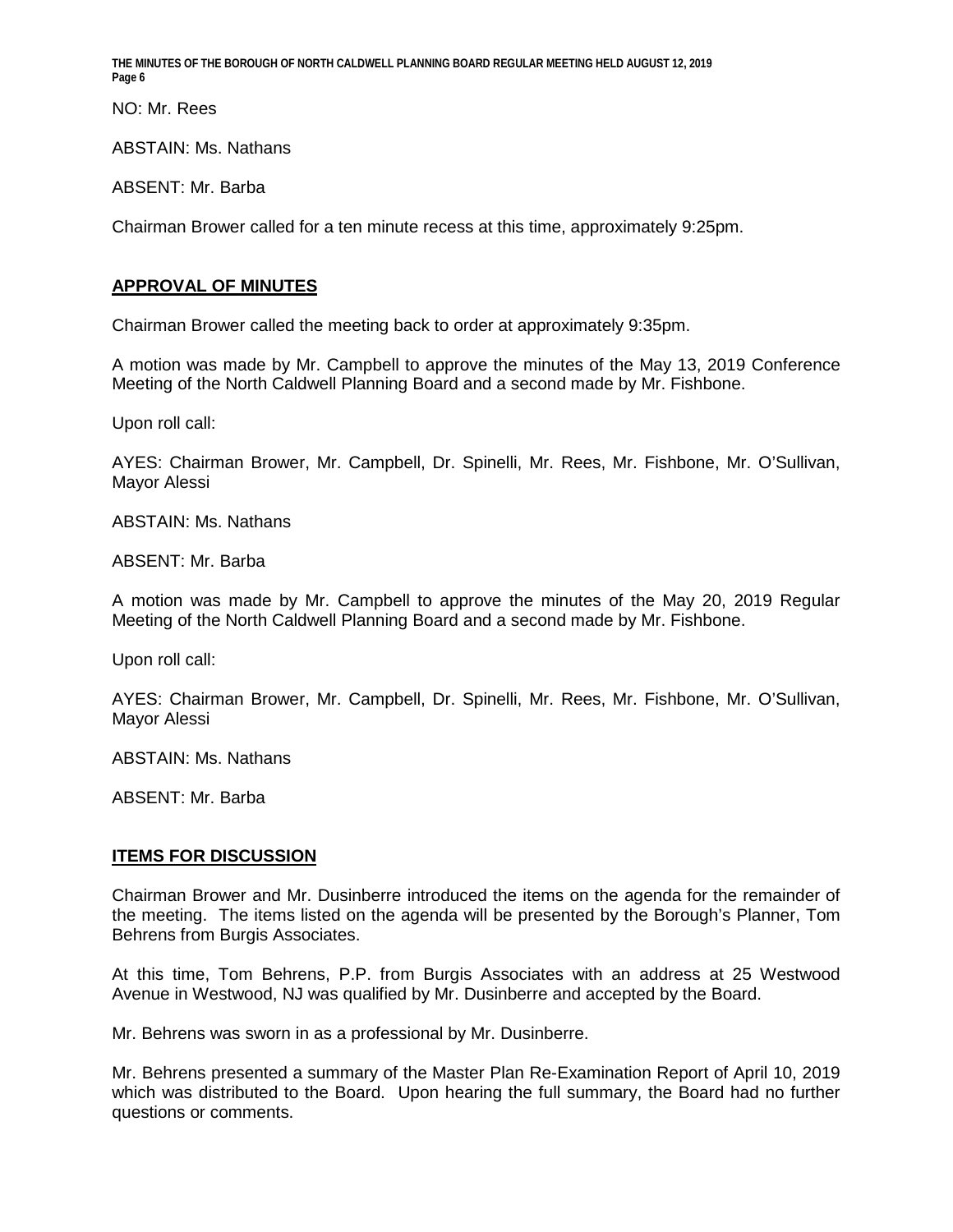Mayor Alessi made a motion to approve Planning Board Resolution 19-8.1 entitled Resolution of Adoption In the Matter of the Master Plan Re-Examination Report of April 10, 2019.

A second was made by Mr. Campbell.

Upon roll call:

AYES: Chairman Brower, Mr. Campbell, Dr. Spinelli, Mr. Rees, Mr. Fishbone, Mr. O'Sullivan, Mayor Alessi, Ms. Nathans

ABSTAIN:

ABSENT: Mr. Barba

Mr. Dusinberre reminded the Board that the next item on the agenda, adoption of a Housing Element and Fair Share Plan, is emanating from and in furtherance of the Borough's settlement agreement with the Fair Share Housing Authority.

Mr. Behrens presented a summary of the Housing Element and Fair Share Plan dated August 2, 2019 and reviewed each of the components of the plan. Mr. Dusinberre clarified for the Board that the plan creates an opportunity for a developer but does not require affordable housing in particular areas. Upon hearing the full summary, the Board had no further questions or comments.

Mr. Fishbone made a motion to approve Planning Board Resolution 19-8.2 entitled Resolution Adopting a Housing Element and Fair Share Plan.

A second was made by Ms. Nathans.

Upon roll call:

AYES: Chairman Brower, Mr. Campbell, Dr. Spinelli, Mr. Rees, Mr. Fishbone, Mr. O'Sullivan, Mayor Alessi, Ms. Nathans

ABSTAIN:

ABSENT: Mr. Barba

Mr. Dusinberre explained to the Board that the next five items on the agenda are ordinances from the Mayor and Council by which the Planning Board must report on their consistency with the Master Plan. These items are, again, in furtherance of the settlement agreement and fair share housing obligations.

Mr. Behrens indicated that he was familiar with the ordinances and could speak to their consistency with the Master Plan.

Mr. Behrens provided a summary of Borough Ordinance O-7-19 Affordable Housing Mandatory Set-Aside. Upon completion of his summary, Mr. Behrens testified that the ordinance is consistent with the Master Plan. Upon hearing the full summary, the Board had no further questions or comments.

Mr. Campbell made a motion to approve Planning Board Resolution 19-8.3 entitled Consistency Report Pursuant to N.J.S.A. 40:55D-26 (re: Borough O-7-19 Affordable Housing Mandatory Set-Aside).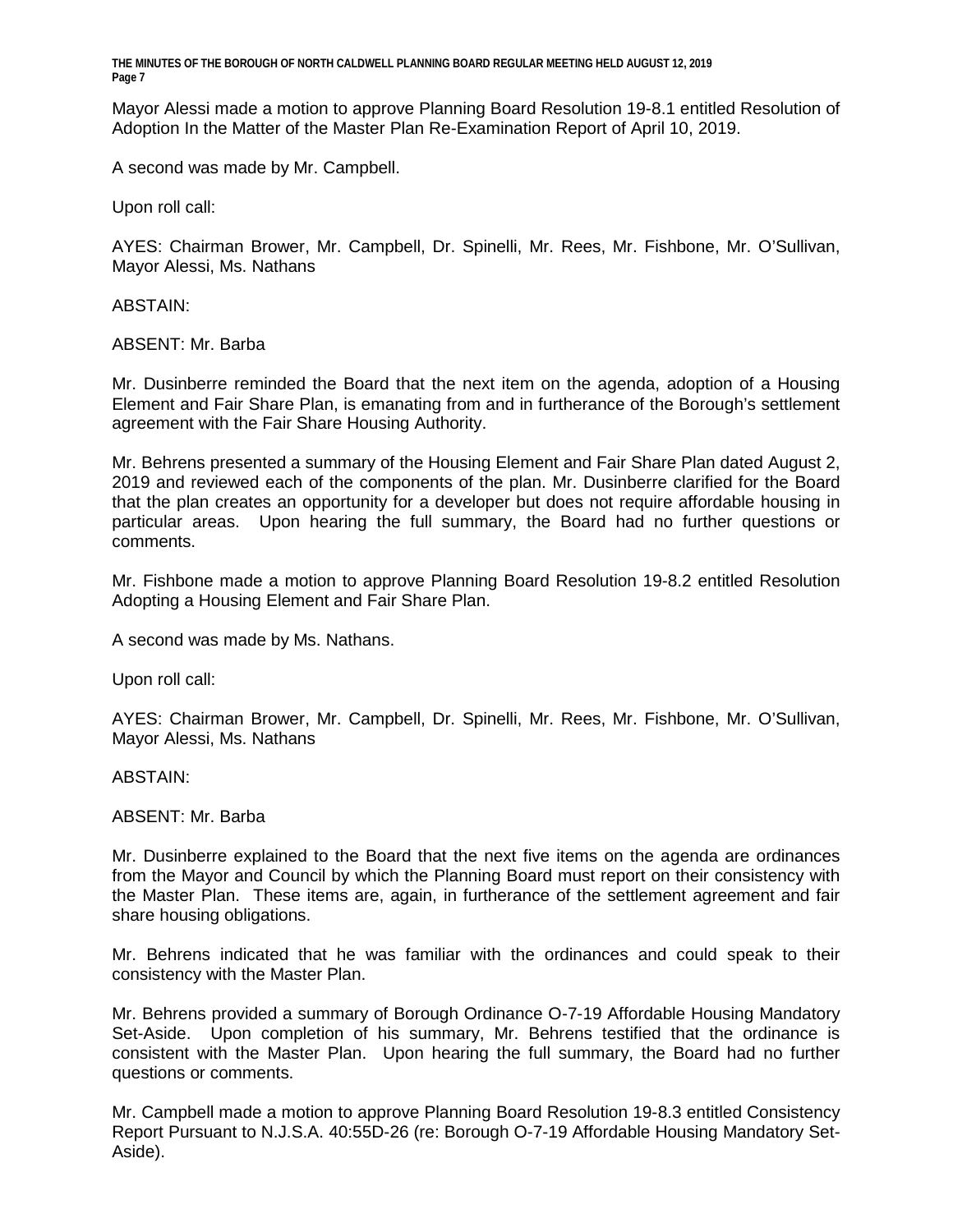A second was made by Dr. Spinelli.

Upon roll call:

AYES: Chairman Brower, Mr. Campbell, Dr. Spinelli, Mr. Rees, Mr. Fishbone, Mr. O'Sullivan, Mayor Alessi, Ms. Nathans

ABSTAIN:

ABSENT: Mr. Barba

Next, Mr. Behrens provided a summary of Borough Ordinance O-8-19 Updated Development Fee Ordinance. Upon completion of his summary, Mr. Behrens testified that the ordinance is consistent with the Master Plan. Upon hearing the full summary, the Board had no further questions or comments.

Mr. Campbell made a motion to approve Planning Board Resolution 19-8.4 entitled Consistency Report Pursuant to N.J.S.A. 40:55D-26 (re: Borough O-8-19 Updated Development Fee Ordinance).

A second was made by Mayor Alessi.

Upon roll call:

AYES: Chairman Brower, Mr. Campbell, Dr. Spinelli, Mr. Rees, Mr. Fishbone, Mr. O'Sullivan, Mayor Alessi, Ms. Nathans

ABSTAIN:

ABSENT: Mr. Barba

Next, Mr. Behrens provided a summary of Borough Ordinance O-9-19 Affordable Housing Regulations. Upon completion of his summary, Mr. Behrens testified that the ordinance is consistent with the Master Plan. Upon hearing the full summary, the Board had no further questions or comments.

Mayor Alessi made a motion to approve Planning Board Resolution 19-8.5 entitled Consistency Report Pursuant to N.J.S.A. 40:55D-26 (re: Borough O-9-19 Affordable Housing Regulations).

A second was made by Mr. Fishbone.

Upon roll call:

AYES: Chairman Brower, Mr. Campbell, Dr. Spinelli, Mr. Rees, Mr. Fishbone, Mr. O'Sullivan, Mayor Alessi, Ms. Nathans

ABSTAIN:

#### ABSENT: Mr. Barba

Next, Mr. Behrens provided a summary of Borough Ordinance O-10-19 Bloomfield Avenue Overlay (BAO) Zone. Upon completion of his summary, Mr. Behrens testified that the ordinance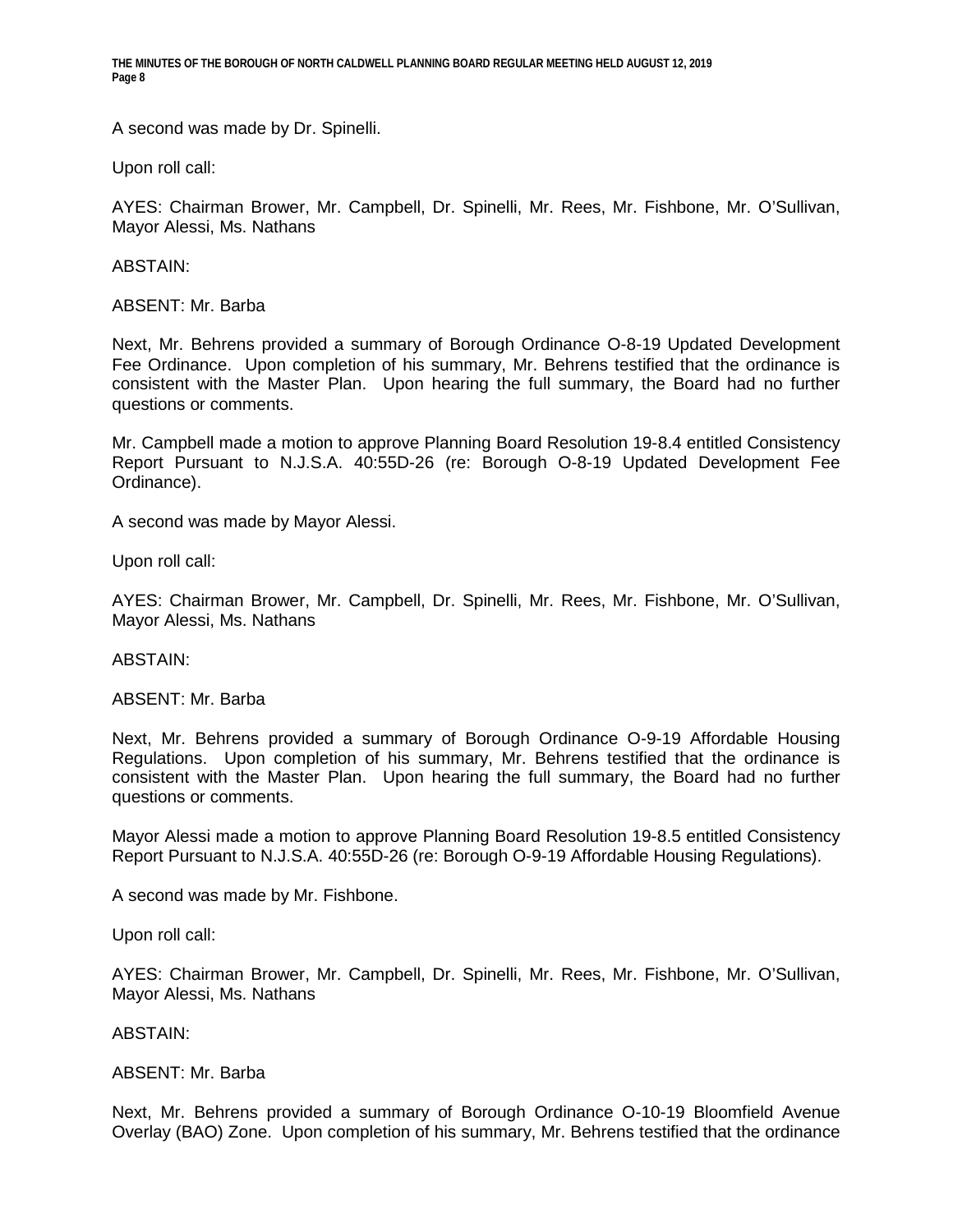is consistent with the Master Plan. Upon hearing the full summary, the Board had no further questions or comments.

Mr. Fishbone made a motion to approve Planning Board Resolution 19-8.6 entitled Consistency Report Pursuant to N.J.S.A. 40:55D-26 (re: Borough O-10-19 Bloomfield Avenue Overlay (BAO) Zone).

A second was made by Dr. Spinelli.

Upon roll call:

AYES: Chairman Brower, Mr. Campbell, Dr. Spinelli, Mr. Rees, Mr. Fishbone, Mr. O'Sullivan, Mayor Alessi, Ms. Nathans

ABSTAIN:

ABSENT: Mr. Barba

Lastly, Mr. Behrens provided a summary of Borough Ordinance O-11-19 Fairfield Road Overlay (FRO) Zone. Upon completion of his summary, Mr. Behrens testified that the ordinance is consistent with the Master Plan. Upon hearing the full summary, the Board had no further questions or comments.

Mr. Fishbone made a motion to approve Planning Board Resolution 19-8.7 entitled Consistency Report Pursuant to N.J.S.A. 40:55D-26 (re: Borough O-11-19 Fairfield Road Overlay (FRO) Zone).

A second was made by Mr. Campbell.

Upon roll call:

AYES: Chairman Brower, Mr. Campbell, Dr. Spinelli, Mr. Rees, Mr. Fishbone, Mr. O'Sullivan, Mayor Alessi, Ms. Nathans

ABSTAIN:

ABSENT: Mr. Barba

At this point, Chairman Brower opened the meeting to the public.

#### **CITIZENS TO BE HEARD**

Paul Scagnelli, 7 Stony Brook Drive, came to the podium and asked about the status of the Planning Board meeting minutes and whether they have been posted to the website.

Mr. Dusinberre responded by stating that there are no statutory requirements for the Planning Board to post agendas or minutes on the Borough's website. However, it was also noted that all of the agendas and completed minutes had recently been posted to the website.